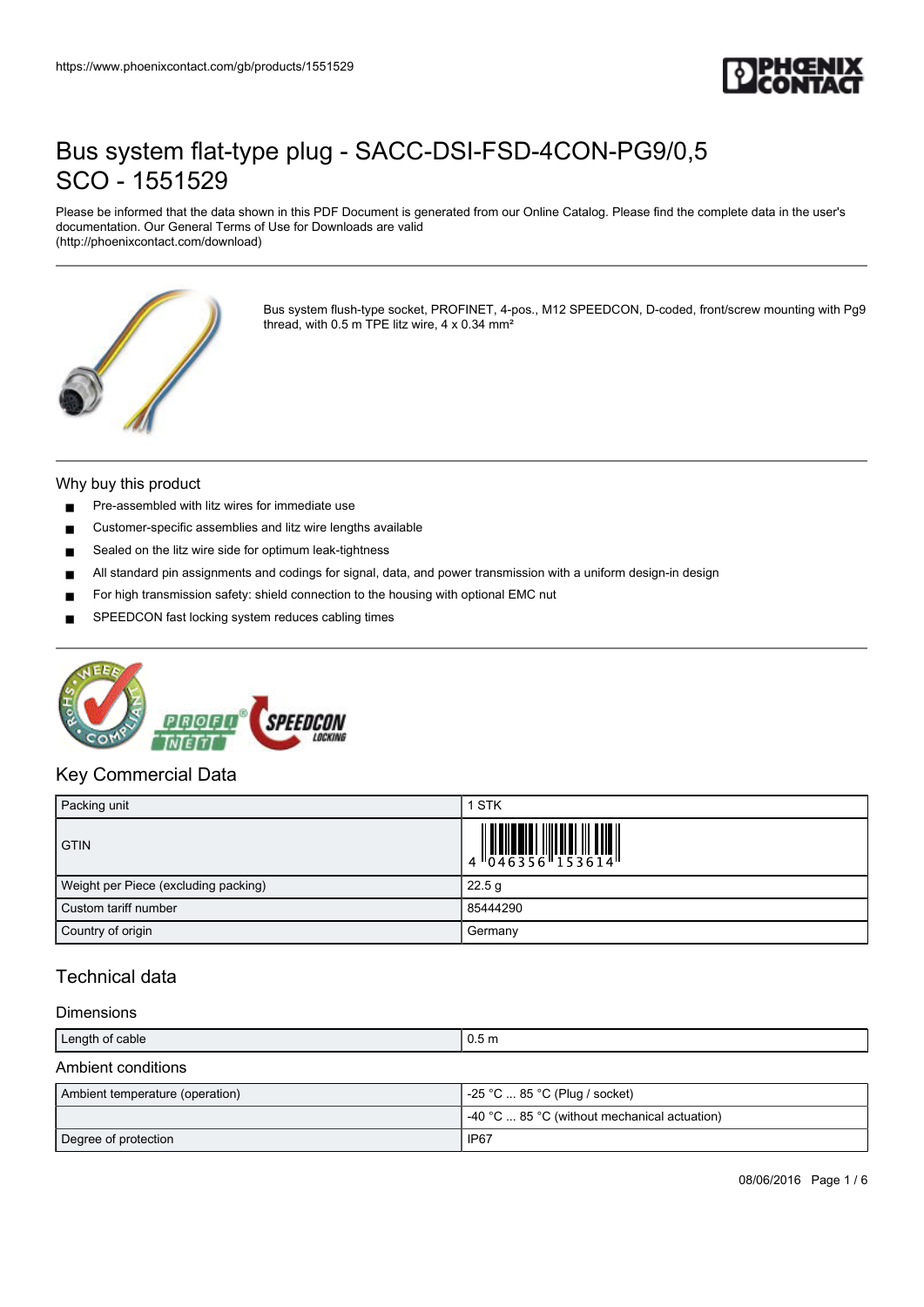

## Technical data

### General

| Note                        | The electrical and mechanical data specified assume that the connector<br>pair is correctly locked and mounted. If the connector is unlocked and if<br>there is a danger of contamination, the connector must be sealed using<br>a protective cap > IP54. Influences arising from litz wires, cables or PCB<br>assembly must also be taken into consideration. |
|-----------------------------|----------------------------------------------------------------------------------------------------------------------------------------------------------------------------------------------------------------------------------------------------------------------------------------------------------------------------------------------------------------|
|                             | This product corresponds to the PROFINET Cabling and Interconnection<br>Technology Guideline for PROFINET regulations, version 2.00, order<br>no: 2.252, Chapter 8.2 Connectors for Outside Environment (Balanced<br>cabling)                                                                                                                                  |
| Rated current at 40°C       | 4A                                                                                                                                                                                                                                                                                                                                                             |
| Rated voltage               | 250 V                                                                                                                                                                                                                                                                                                                                                          |
| Rated surge voltage         | 2.5 kV                                                                                                                                                                                                                                                                                                                                                         |
| Number of positions         | 4                                                                                                                                                                                                                                                                                                                                                              |
| Insulation resistance       | $>$ 100 M $\Omega$                                                                                                                                                                                                                                                                                                                                             |
| Coding                      | D - data                                                                                                                                                                                                                                                                                                                                                       |
| Standards/regulations       | M12 connector IEC 61076-2-101                                                                                                                                                                                                                                                                                                                                  |
| Status display              | No                                                                                                                                                                                                                                                                                                                                                             |
| Overvoltage category        | $\mathbf{II}$                                                                                                                                                                                                                                                                                                                                                  |
| Degree of pollution         | 3                                                                                                                                                                                                                                                                                                                                                              |
| Connection method           | Individual wires                                                                                                                                                                                                                                                                                                                                               |
| Insertion/withdrawal cycles | $\geq 100$                                                                                                                                                                                                                                                                                                                                                     |
| Torque                      | 3 Nm  4 Nm (Installation-side)                                                                                                                                                                                                                                                                                                                                 |
| Mounting type               | Rear mounting Pg9 With flat nut                                                                                                                                                                                                                                                                                                                                |
|                             |                                                                                                                                                                                                                                                                                                                                                                |

### Material

| Flammability rating according to UL 94 | V <sub>0</sub>               |
|----------------------------------------|------------------------------|
| Contact material                       | CuZn                         |
| Contact surface material               | Ni/Au                        |
| Contact carrier material               | <b>PA 66</b>                 |
| Material, knurls                       | Zinc die-cast, nickel-plated |
| Sealing material                       | <b>FKM</b>                   |

## Standards and Regulations

| Standard designation                   | M <sub>12</sub> connector |
|----------------------------------------|---------------------------|
| Standards/regulations                  | I IEC 61076-2-101         |
| Flammability rating according to UL 94 | V0                        |

## Drawings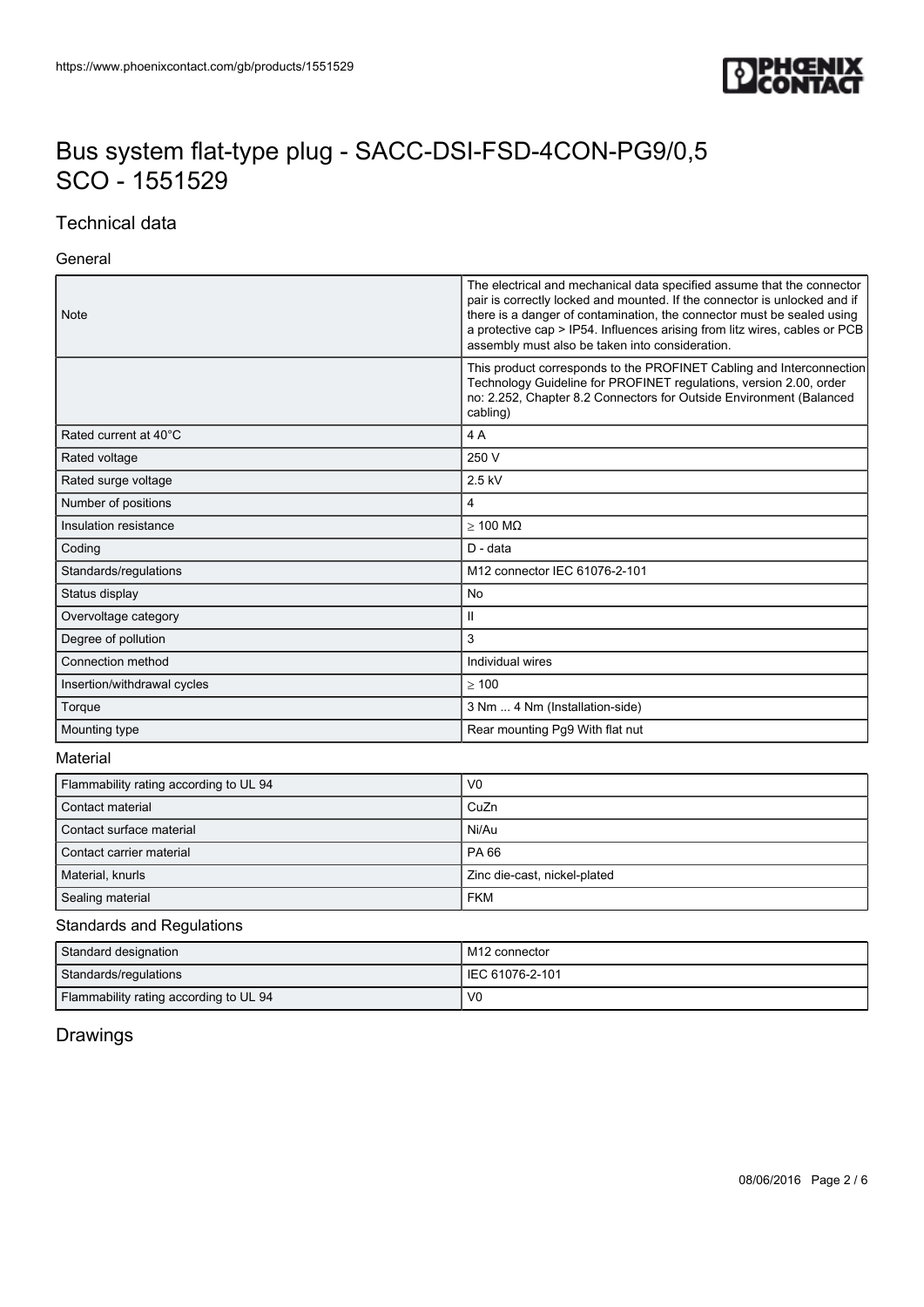

### Dimensional drawing



Housing cutout for M16 fastening thread, mounting panel with feedthrough hole (alternatively with area as anti-rotation protection for panel thicknesses > 2 mm up to max. 4.5 mm)

Dimensional drawing



Housing cutout for Pg9 fastening thread, mounting panel with feedthrough hole (alternatively with surface as protection against rotation)





Pin assignment M12 socket, 4-pos., D-coded, female side



M12 flush-type connector

#### Circuit diagram



### Contact assignment of the M12 socket

## **Classifications**

eCl@ss

| eCl@ss 4.0 | 27250313 |
|------------|----------|
| eCl@ss 4.1 | 27250313 |
| eCl@ss 5.0 | 27143423 |
| eCl@ss 5.1 | 27143423 |
| eCl@ss 6.0 | 27143423 |
| eCl@ss 7.0 | 27449001 |
| eCl@ss 8.0 | 27440103 |
| eCl@ss 9.0 | 27440102 |
|            |          |

08/06/2016 Page 3 / 6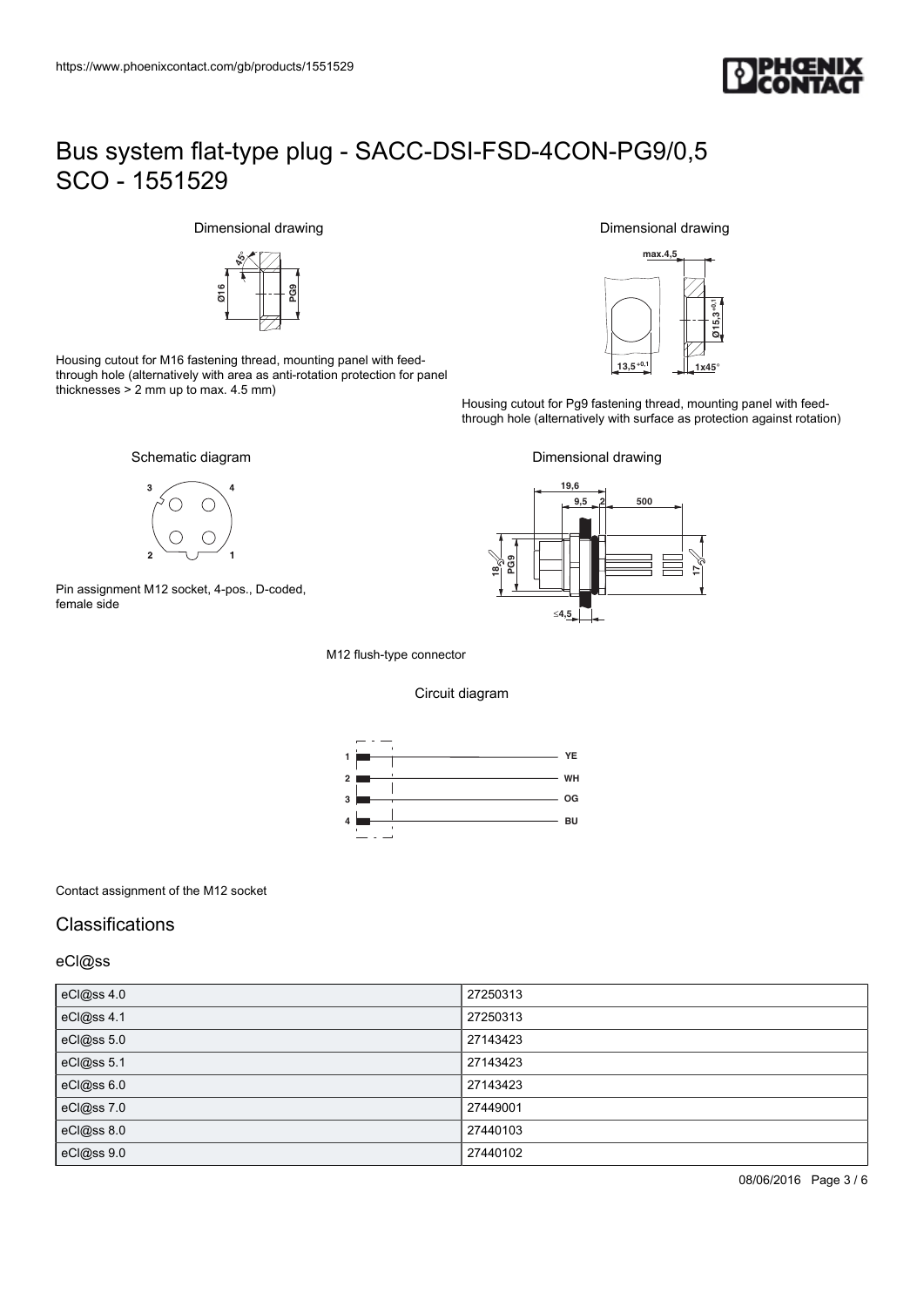

## **Classifications**

ETIM

| ETIM 3.0            | EC002061 |
|---------------------|----------|
| ETIM 4.0            | EC000830 |
| ETIM <sub>5.0</sub> | EC002061 |

### UNSPSC

| UNSPSC 6.01          | 31261501 |
|----------------------|----------|
| <b>UNSPSC 7.0901</b> | 31261501 |
| UNSPSC 11            | 31261501 |
| <b>UNSPSC 12.01</b>  | 31261501 |
| UNSPSC 13.2          | 31261501 |

## Approvals

### Approvals

#### Approvals

cULus Recognized / EAC / UL Recognized / EAC

Ex Approvals

#### Approvals submitted

### Approval details

| <b>CULus Recognized</b>    |       |
|----------------------------|-------|
|                            |       |
| mm <sup>2</sup> /AWG/kcmil | 20    |
| Nominal current IN         | 4A    |
| Nominal voltage UN         | 250 V |

EAC

 $\overline{\phantom{a}}$ 

| UL Recognized <b>W</b>     |       |
|----------------------------|-------|
|                            |       |
| mm <sup>2</sup> /AWG/kcmil | 26-20 |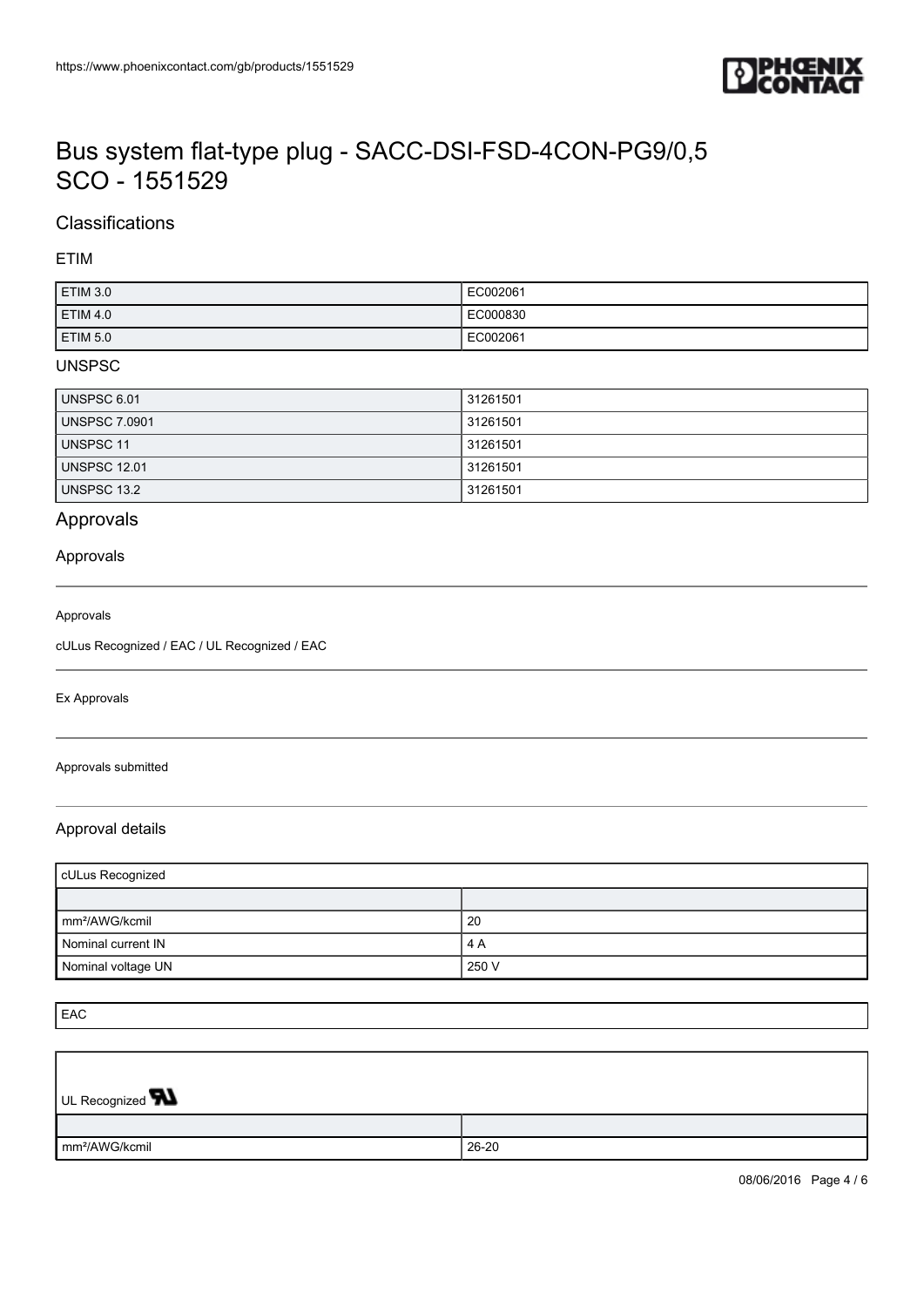

## Approvals

| Nominal current IN | 4 A   |
|--------------------|-------|
| Nominal voltage UN | 250 V |

EAC

### Accessories

### Accessories

Protective cap

[Screw plug - PROT-M12 - 1680539](https://www.phoenixcontact.com/gb/products/1680539)



An M12 screw plug for the unoccupied M12 sockets of the sensor/actuator cable, boxes and flush-type connectors

### [Screw plug - PROT-M12 SH - 1503302](https://www.phoenixcontact.com/gb/products/1503302)



An M12 screw plug for the unoccupied M12 sockets of the shielded sensor/actuator cable, boxes and flush-type connectors

#### [Screw plug - PROT-M12 FB - 1555538](https://www.phoenixcontact.com/gb/products/1555538)



M12 high-grade steel screw plug, for unoccupied M12 sockets of the sensor/actuator cables, boxes and flush-type connectors for the food industry

Seal

[Flat gasket - SACC-PG9-SEAL CLM - 1556320](https://www.phoenixcontact.com/gb/products/1556320)



Pg9 flat gasket for the rear mounting of M12 flush-type connectors with Pg9 fastening threads